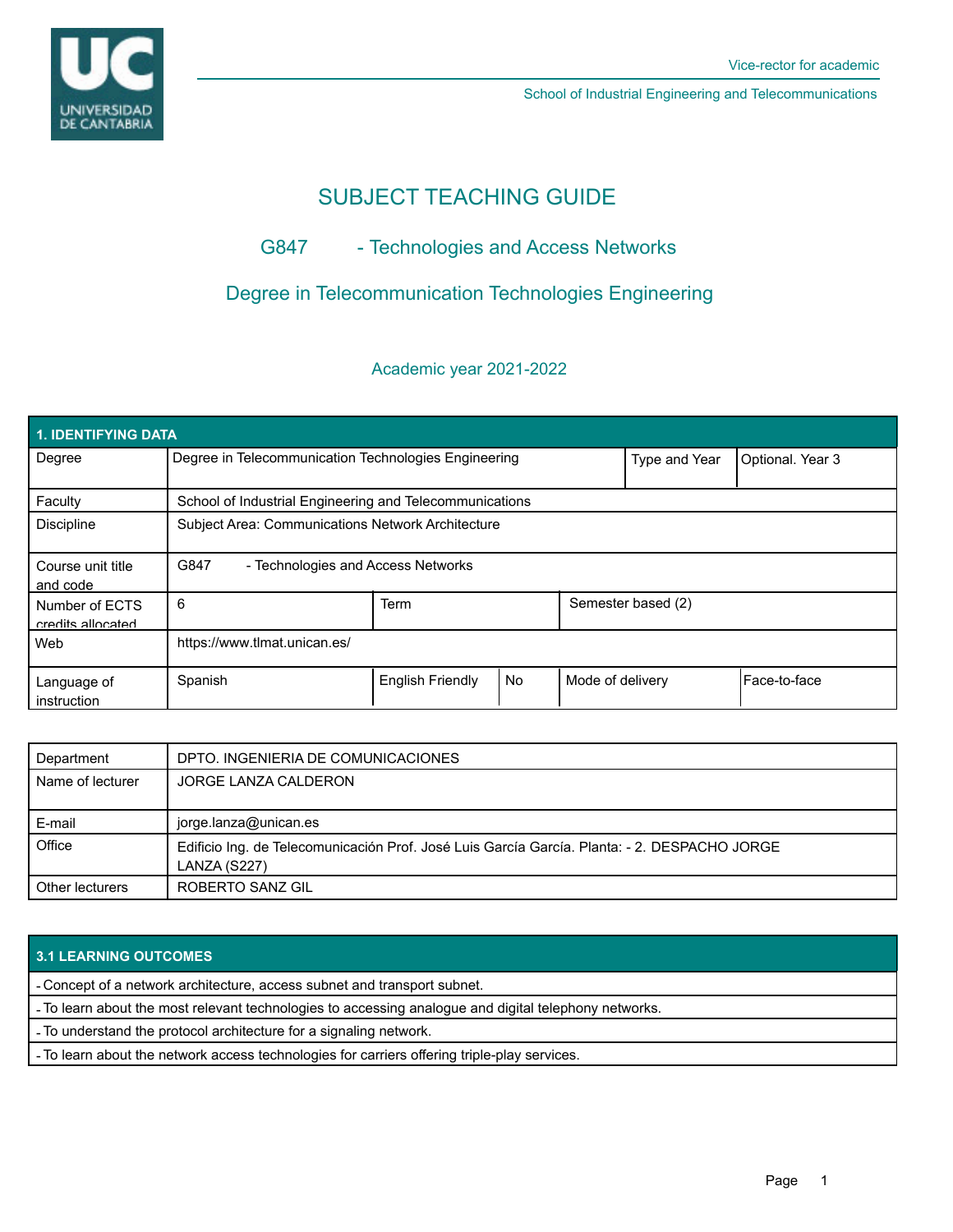

School of Industrial Engineering and Telecommunications

#### **4. OBJECTIVES**

To acquire and understand the theoretical and technological basis on which the most relevant voice and data access networks are laid down. Also, the student will learn about the protocols involved on the trnasport subnetwork as well as on the signaling subnetwork.

| 6. COURSE ORGANIZATION |                                                   |  |  |  |  |
|------------------------|---------------------------------------------------|--|--|--|--|
| <b>CONTENTS</b>        |                                                   |  |  |  |  |
| l1                     | Part 1. Introduction                              |  |  |  |  |
| 2                      | Part 2. Data transmission through analogue lines  |  |  |  |  |
| 3                      | Part 3. Integrated Service Digital Network (ISDN) |  |  |  |  |
| 14                     | Part 4. Digital Subscriber Loop (xDSL)            |  |  |  |  |
| 5                      | Part 5. Hybrid Fiber and Cable (HFC) networks     |  |  |  |  |
| 16                     | Part 6. FTTx access technoogies                   |  |  |  |  |
| 17                     | Ordinary final exam                               |  |  |  |  |

| <b>7. ASSESSMENT METHODS AND CRITERIA</b>                                                                                                                                      |                       |             |           |       |  |  |  |  |
|--------------------------------------------------------------------------------------------------------------------------------------------------------------------------------|-----------------------|-------------|-----------|-------|--|--|--|--|
| <b>Description</b>                                                                                                                                                             | <b>Type</b>           | Final Eval. | Reassessn | $\%$  |  |  |  |  |
| First individual evaluation covering parts 1 and 2.                                                                                                                            | l Written exam        | <b>No</b>   | Yes       | 25,00 |  |  |  |  |
| Second individual evaluation covering part 3.                                                                                                                                  | Written exam          | <b>No</b>   | Yes       | 25,00 |  |  |  |  |
| Third individual evaluation covering parts 4, 5 and 6.                                                                                                                         | Written exam          | <b>No</b>   | Yes       | 25,00 |  |  |  |  |
| Lab assignment evaluation.                                                                                                                                                     | Laboratory evaluation | <b>No</b>   | No.       | 25,00 |  |  |  |  |
| <b>TOTAL</b>                                                                                                                                                                   |                       |             |           |       |  |  |  |  |
| $\bigcap_{n=1}^{\infty}$ $\bigcap_{n=1}^{\infty}$ $\bigcap_{n=1}^{\infty}$ $\bigcap_{n=1}^{\infty}$ $\bigcap_{n=1}^{\infty}$ $\bigcap_{n=1}^{\infty}$ $\bigcap_{n=1}^{\infty}$ |                       |             |           |       |  |  |  |  |

**Observations** 

The final qualification is obtained by means of the following expression, in which TEOR is the one corresponding to the theory part of the course and PRAC corresponds to lab evaluation.

NOTA = TEOR \* 0.75 + PRAC \* 0.25

Lab attendance is compulsory.

TEOR is the arithmetical mean from the individual (per lesson) exams, in case the student has done them all, and a mark of at least 4.0 has been reached on every individual exam.

Whether the student hasn't done any individual exam, or some exam has been qualified with a mark lower than 4.0, TEOR will be the mark obtained on the ordinary final exam, as continuous evaluation is not compulsory.

Observations for part-time students

The participation in lab assignments is compulsory. Several groups are established in order to favor the attendance of all students. The individual (per-lesson) evaluation is optional; the qualification of the theoretical part of the course (TEOR) would be that of the final exam for those students not taking the individual tests.